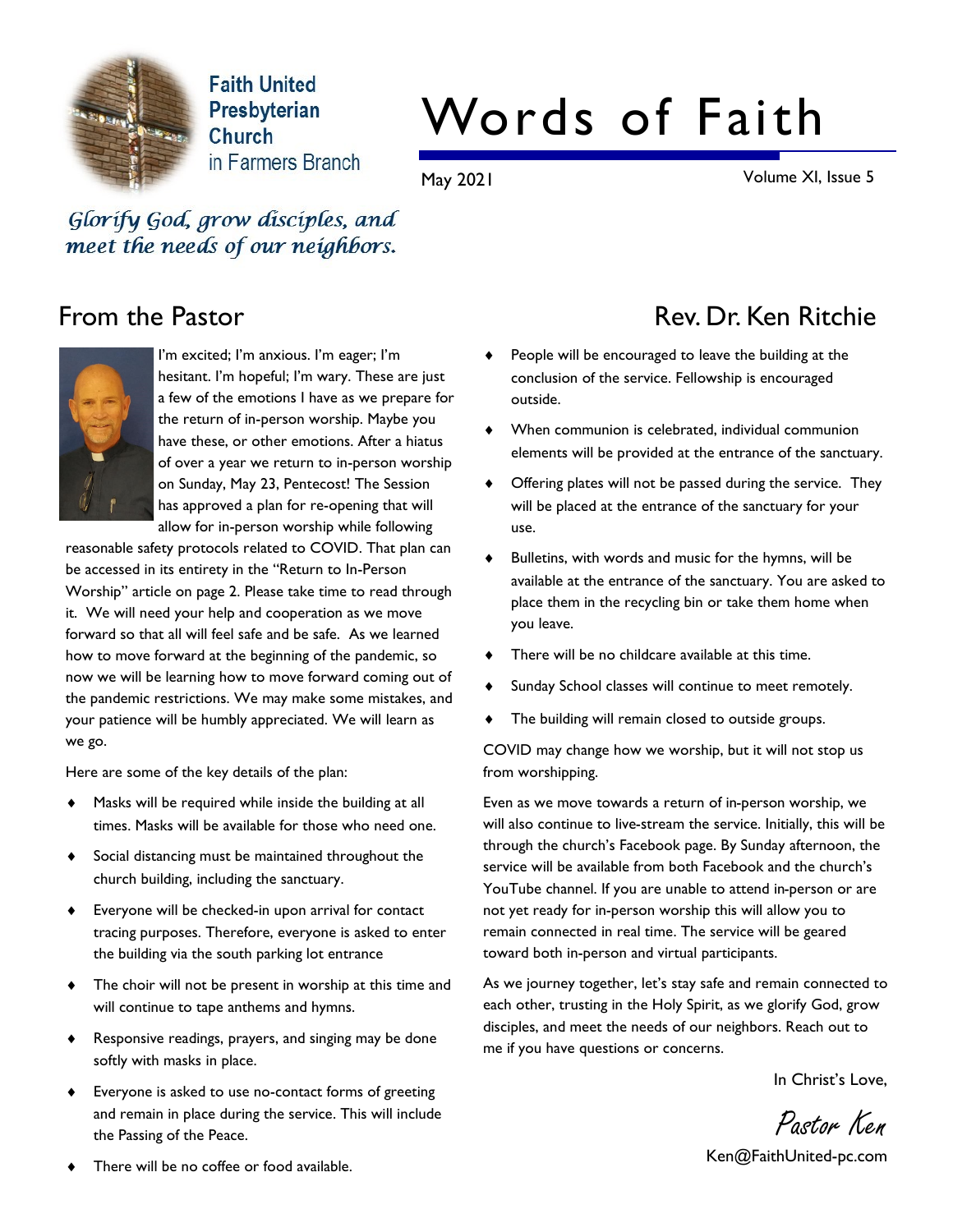#### Return to In-Person Worship

#### Recommendation for Re-Opening Approved by Session April 11, 2021

All of us are anxious to return to normal and put the pandemic in the past. All of us are anxious to return to in-person worship. We have missed community in our sacred space. However, we must do so in a way that is safe and wise. The threat of COVID is still very real and threatening. Do not take it lightly. Be vigilante and safe!

None of us have experience in navigating a pandemic. So, in prayer and humility we will incorporate guidance from health professionals into our plan. This means that in-person worship will be different than pre-pandemic in-person worship. We ask for your cooperation with the guidelines and requirements below. Your cooperation will make for a smooth and safe return. We need your help!



As we return to in-person worship we may have to or want to make adjustments as we go. All of must be flexible. Please have patience and forbearance with the leaders of the church and with each other. Those who attend in-person worship will be asked to follow certain guidelines. This is for the mutual health and safety of all present. We will journey together, trusting in the Holy Spirit, learning and growing in faith.

#### Target Date – May 23, 2021 (Pentecost)

This will allow a few more weeks to judge the effect of vaccines on the COVID cases in our area. It will also allow time to judge whether the feared fourth wave occurs. This also gives us several weeks to publicize the new processes and address expectations.

- Given average worship attendance before the pandemic, there will be no limit in attendance.
- Masks will be required while inside the building at all times. Masks will be supplied for those who arrive without a mask. The only exception will be those speaking during the service and young children. The CDC recommends that children over the age of two wear masks around people not of their household.
- Signs will be placed throughout the church to remind people to keep the masks on, wash hands and practice social distance.
- Social distancing must be maintained while in the building.
- ¨ Everyone will be asked to check-in upon arrival for contact tracing purposes. Therefore, everyone will enter the building via the south parking lot entrance. People will be encouraged to arrive early. A volunteer will be present to mark attendance.
- The service will be live-streamed via Facebook. People are encouraged to watch on-line if they have a fever, they are not feeling well, they are exhibiting symptoms, or are uncomfortable attending in-person worship. The service will be directed towards both those viewing remotely and those in-person.
- The doors in the sanctuary will remain open during the worship service.
- Initially, there will be no nursery.
- ◆ The sanctuary will be reconfigured to allow for social distancing. Families and couple may sit together. Each family/group/single will need to be socially distanced.
- Hymnals and bibles will be removed from the sanctuary. People may bring their own bible.
- Bulletins will be available on a table at the entrance to the sanctuary. They are to be disposed in the recycling bin upon leaving or taken home.
- Responsive readings/prayers/singing may be done softly with masks in place.
- Hymns and choral anthem will continue to be recorded.
- Offering plates will be at the entrance to the sanctuary. They will not be passed during the service.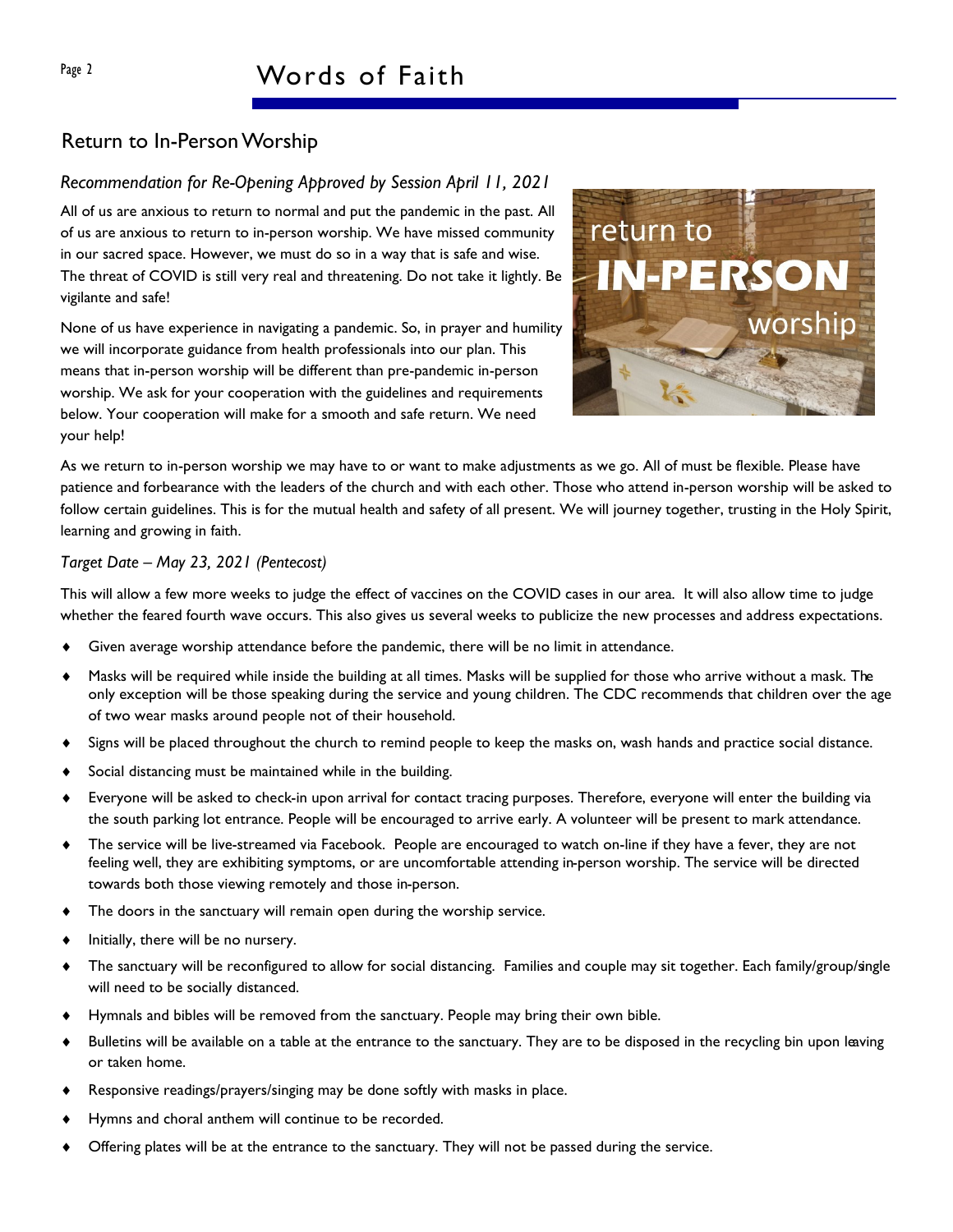### Happy Birthday!

| May I                     | May 4                    | May 15                   |                          |
|---------------------------|--------------------------|--------------------------|--------------------------|
| Nathan Miller<br>※        | <b>George Mills</b><br>楽 | Joan Nelson<br>楽         |                          |
| May 2                     | May 6                    | <b>Grace Stottlemyer</b> |                          |
| * Anne Kirchmeyer         | Jan Cole<br>₩            | May 16                   |                          |
| * Mary Marxer             | May II                   | Linnie Hinkle<br>楽       |                          |
| May 3                     | Fiona Coughenour<br>楽    | May 17                   | <b>May 30</b>            |
| <b>Charlie Cole</b><br>** |                          | <b>Cathy Marxer</b>      | <b>Steve Nelson</b><br>豢 |
|                           | <b>Prayers for:</b>      |                          |                          |



Rehab/At Home:

- © Freddie Simmons
- 
- Dale Durcholz
- Kathie Heffler
- © Roger Jones
- Mike Jones
- © Dennis Van Deventer

Next newsletter is June 2021. Deadline for articles, Friday, May 21. Contact church office or Brenda Swindle via email to submit articles.

#### Return to In-Person Worship—Cont.

- Everyone is asked to use no-contact forms of greeting and stay in place during the service. This will include the Passing of the Peace.
- There will be no formal fellowship inside the church. Fellowship is encouraged outside. Tables and chairs will be located throughout the hallway between the building entrance and the sanctuary entrance for those who arrive early. There will be no coffee service.
- When communion is celebrated, individual communion elements will be provided at the entrance of the sanctuary. People are requested to dispose of the cups and packaging in the garbage as they leave.
- Dismissal will be aisle by aisle. People will have the option to leave via the southwest door in the sanctuary, the east facing doors in the hallway or the south parking lot doors.
- ◆ Funerals, memorials, and weddings will follow the above criteria.
- Iglesia Presbiteriana Emmanuel will be requested to follow the above guidelines for their worship in the Fellowship Hall.
- ¨ Should community conditions warrant or should Dallas County return to a Red level of concern, worship will return to remote only.

#### Sunday School Classes

- Sunday School classes will continue to meet remotely.
- ◆ Iglesia Emmanuel will be contacted to discuss a timetable for children's church.

#### Other

- The building will remain closed to outside groups.
- Office will reopen June 1. However, the option to work at home will remain.